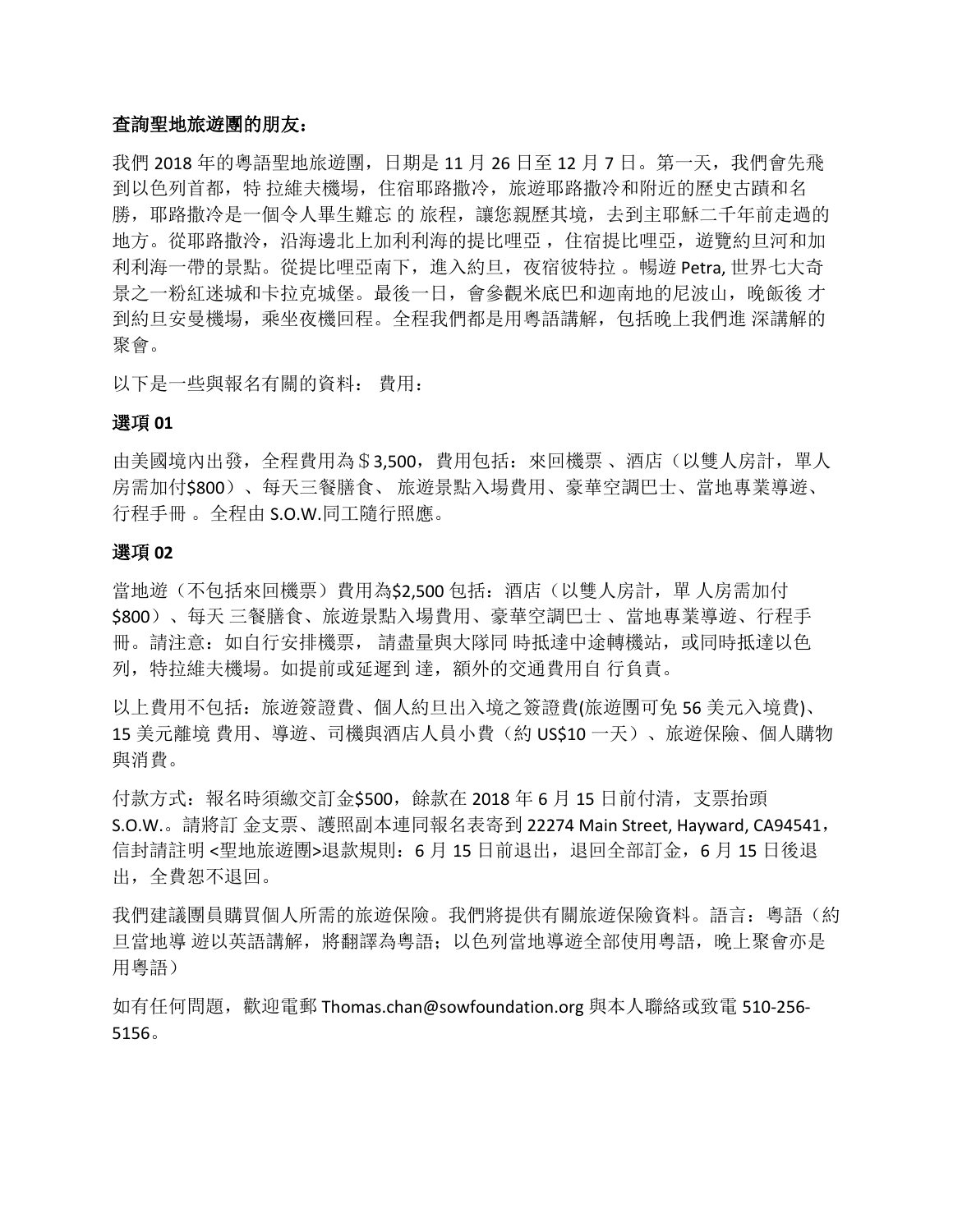## 2018年11月聖地旅遊團報名表

全團費用: \$3,500 口/ 當地遊:\$2,500 口 (支票抬頭/Payable to S.O.W.) 護照必須在出發當天起, 最少六個月內 有效。如你所持的是台灣或中國護照,請自行申請以色列旅遊簽證,需時約三個月。

| 第一位報名人:                                |                                                 |                                                                         |
|----------------------------------------|-------------------------------------------------|-------------------------------------------------------------------------|
|                                        |                                                 |                                                                         |
|                                        |                                                 |                                                                         |
|                                        |                                                 |                                                                         |
|                                        |                                                 |                                                                         |
|                                        |                                                 |                                                                         |
|                                        | 口信主, 所屬教會________________________/口 慕道 / 口 非基督徒 |                                                                         |
|                                        |                                                 |                                                                         |
|                                        |                                                 | 由美國境內出發: 三藩市口 / 洛杉磯 口 / 紐約 JFK 口 /其他城市: (請註明機場) __________________      |
| 緊急聯絡人 Emergency Contact Person: (必須填寫) |                                                 |                                                                         |
|                                        |                                                 |                                                                         |
|                                        |                                                 |                                                                         |
| 第二位報名人:                                |                                                 |                                                                         |
|                                        |                                                 |                                                                         |
|                                        |                                                 |                                                                         |
|                                        |                                                 |                                                                         |
|                                        |                                                 |                                                                         |
|                                        |                                                 |                                                                         |
|                                        |                                                 |                                                                         |
|                                        |                                                 |                                                                         |
|                                        | 由美國境內出發: 三藩市口 / 洛杉磯 口 / 紐約 JFK 口 /其他城市: (請註明機場) |                                                                         |
| 緊急聯絡人 Emergency Contact Person: (必須填寫) |                                                 |                                                                         |
|                                        |                                                 |                                                                         |
| 電郵:                                    |                                                 |                                                                         |
|                                        |                                                 | 請將訂金支票、護照副本連同報名表寄到 S.O.W.辦公室 (22274 Main Street, Hayward, CA 94541),信封請 |

註明<聖地旅遊團>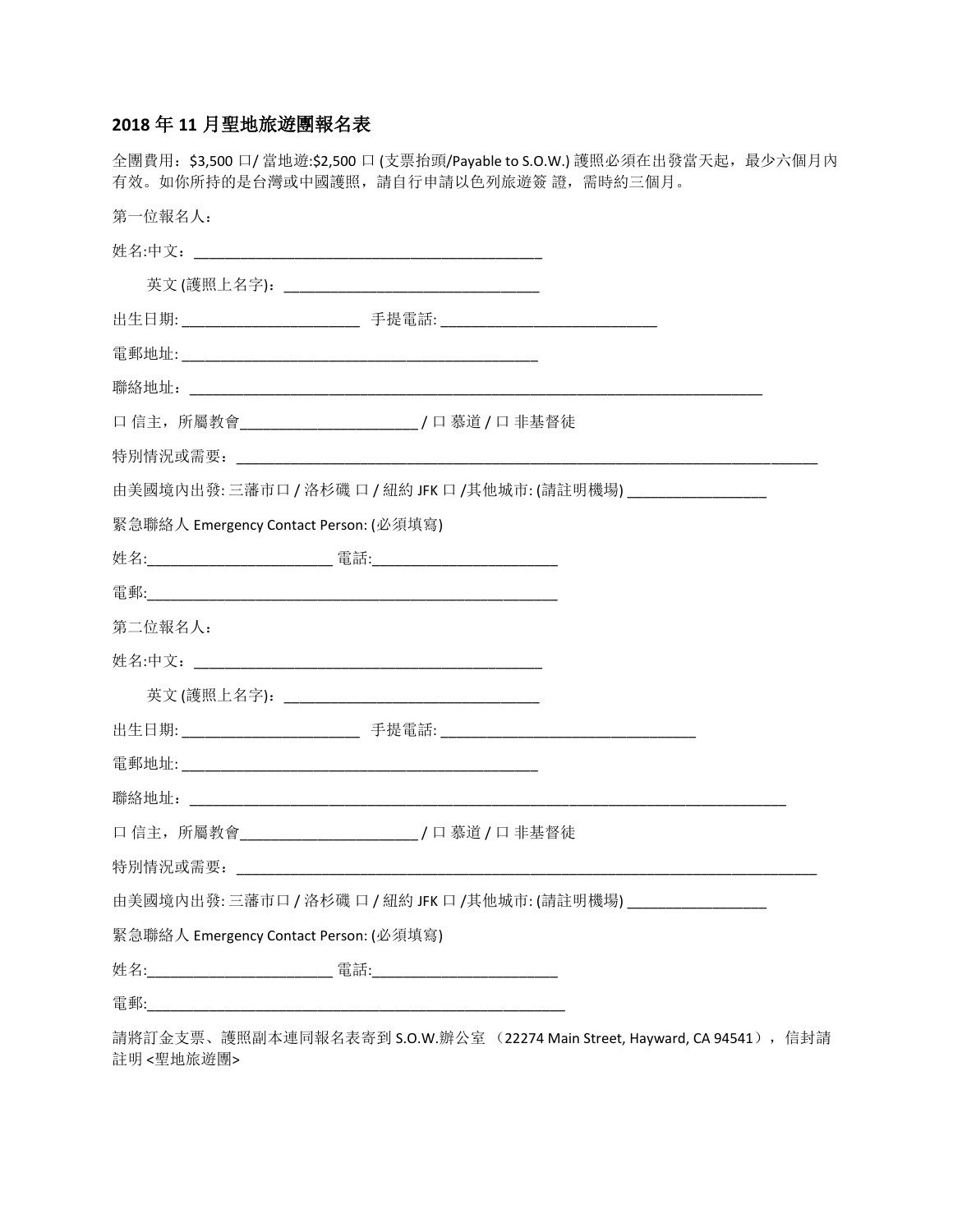## **2018** 聖地旅遊團日程表

**Nov 26** 離開美國

Depart from the US

**Nov 27** 抵達特拉維夫機場,夜宿耶路撒冷。

Arrive Tel Aviv Airport, overnight in Jerusalem.

**Nov 28** 由橄欖山俯瞰耶路撒冷、沿途經過橄欖山山腳、客西馬尼園、萬國教 會、以色列 國 會、以色列博物館、死海古卷和耶路撒冷第二聖殿模型 、往伯利恆。夜宿耶路撒冷。

Start the day with a dramatic view of Jerusalem from the Mt of Olives, enroute to the foothill of Mt.Olive and visit Gethsemane and the All nation Church, then drive past the Knesset, Israel's Parliament enroute to your visit to the Israel Museum to visit the Shrine of The Book, home of the Dead Sea Scrolls and the scale model of Jerusalem at the time of the Second Temple. From here you continue on to Bethlehem, one of the most picturesque towns in the Judean hills. Here you will visit the Church of the Nativity, which rests over the cave where Jesus was born and was, originally built by the Emperor Constantine in the 4th century. O/N in Jerusalem.

**Nov 29** 耶路撒冷老城、西牆(哭牆)、金頂清真寺、苦傷路 "Via Dolorosa"(耶穌背負著 十字架所經過的道路)、彼拉多的審判大廳(彼拉 多審判和鞭打耶穌的地方, 約 19:13, 可 15:6)。舊城區集貿市場的聖墓 教堂、花園墓、各各他(髑髏地)。夜宿耶路撒冷。

We begin with a walking tour of the Old City of Jerusalem, from the Western Wall (Wailing Wall) and the Dome of the Rock and the Aqsa Mosque. We walk along the Via Dolorosa to Pilate's Judgment Hall, the Chapel of the Flagellation, the Ecce Homo Arch (John 19:13) where Jesus was tried before Pilate (Mark 15:6). Then continue through the Old City bazaars to the Church of the Holy Sepulchre. As the climax of your tour visit the Garden Tomb and Golgotha – Place of the Skull – for a worship service. Then to our hotel for dinner and overnight.

**Nov 30** 約旦河谷的昆蘭國家公園。1947 年一個年輕的牧羊人在洞穴中發現了 一些粘土 罐, 罐内是死海古卷的手稿, 包括出埃及記、以賽亞書和詩 篇, 現今在以色列博物館展 出 。然後到馬薩達城堡 (在羅馬第十軍團的重重包 圍之下, 以色列人退守馬薩達, 但最 終被攻城,他們商議後,馬薩達 ,但最終被攻城,他們商議後,決定全體殉國也不投 降,最後集體自殺,960人均壯烈犧牲。)乘坐纜車到達最後一站希律王宮殿。參觀 死海 (是世界上最低的湖泊,湖水 鹽度達 300g/L,為一般海水的 8.6 倍。死海的鹽分 高達 30%), 天氣許可 的話, 可以在死海游泳。時間許 可會參觀耶利哥城俯瞰試探山 。夜宿耶 路撒冷。

After breakfast down to the Jordan Valley to Qumran, located on the Dead Sea's northern shore. Now a national park, Qumran was once the home of the Essenes, a secluded desert sect that produced the Dead Sea Scrolls. In 1947, a young Bedouin shepherd discovered manuscript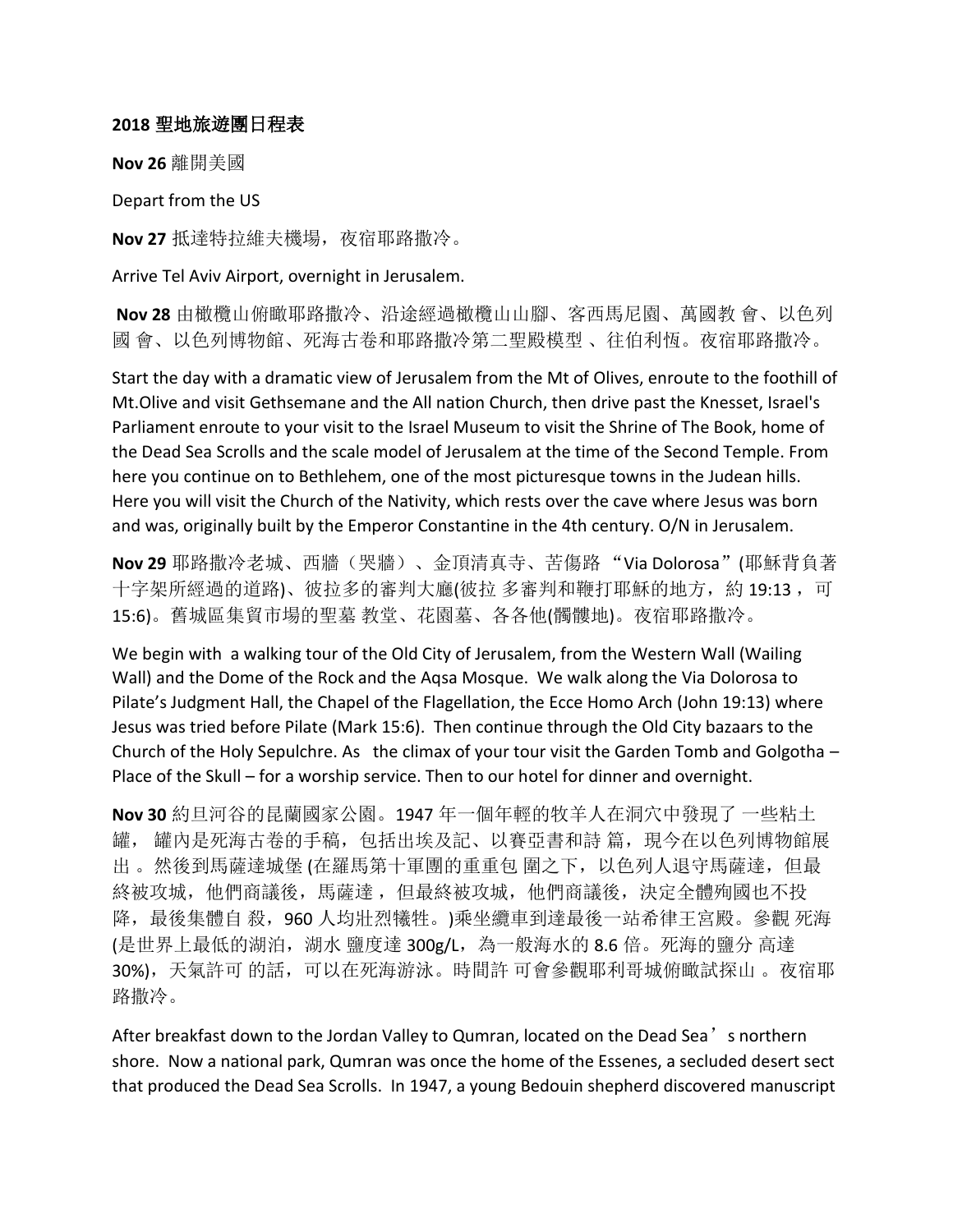fragments in the caves hidden for centuries in clay jars. The fragments from the Books of Exodus, Isaiah and Psalms are now on exhibit in the Israel Museum in Jerusalem. Continue along the Dead Sea, the lowest place on earth, to Masada. Here you take the cable-car up to the last stronghold of the Zealots to see Herod's palaces, baths and other excavations that tell the story of the dramatic events that took place here. Some 2000 years ago, Roman legions stormed one of the two paths to the top of this sandstone mountain

to reach the Jewish Zealots there. Time for a swim in the Dead Sea. If time permits visit Jericho to see Mt, Temptation and see a Sycamore Tree. Then back to Jerusalem.

**Dec 1** 遊覽羅馬和拜 占庭式的城市遺跡。保羅從該撒利亞起程到羅馬,福音自此被帶到西 方國家。米吉多俯瞰耶斯列山谷(此處被認為是新約聖經中世界末日前最後決 戰的 戰 場)、海法、Muhraka、夜宿提比哩亞。

After breakfast drive to Caesarea, capital of the Roman province, to see the remains of the Roman and Byzantine city that once dominated the region. It was from Caesarea that Paul set sail for Rome, an event that eventually brought Christianity to the Western World. Continue to Megiddo overlooking the Jezreel Valley and considered the Armageddon of the New Testament. Continue to Haifa and Muhraka to have a wonderful view of the area. Continue to Tiberias for dinner and overnight.

**Dec 2** 耶穌受浸的約旦河、拿撒勒(耶穌渡過少年時代的村莊)/迦拿(耶穌行第 一個神蹟以 水 變酒 的地方)。夜宿提比哩亞。

Begin with a visit the Jordan River for the traditional baptism site of Jesus. Drive to Nazareth, the boyhood village of Jesus, now a bustling city. Visit Nazareth Village for an insight into how a life would have been 2000 years ago. Continue to Cana, scene of the first miracle and visit the Church of the Wedding. Return to hotel for dinner.

**Dec 3** 乘船從提比哩亞到迦百農,參觀古老的猶太人會堂和彼得的故居、耶 穌將五餅二魚 喂飽五千男人的地方、八福山/登山寶訓所在地、品嚐彼 得魚午餐。下午繼續前往戈 蘭高 地的巴尼亞斯,也被稱為該撒利亞腓 立比,彼得在此對耶穌承認: "你是基督,是永生 神的兒子"(太 16: 16)。參觀黑門山山腳,夜宿提比哩亞。

Take the boat ride from Tiberias to Capernaum; there you will see an ancient synagogue and St. Peter's house which was later converted into a church. Also by the shore you will visit Tabgha site of the miracle of the Loaves and Fishes. Continue to the Mount of Beatitudes where the Sermon on the Mount is remembered. St Peter's Fish Lunch. In the afternoon head up the Golan Heights to the Springs of Banias, also known as Caesarea Phillippi where Peter said "Thou are Christ". We will reach the foot of Mt Hermon before returning to Tiberias for overnight.